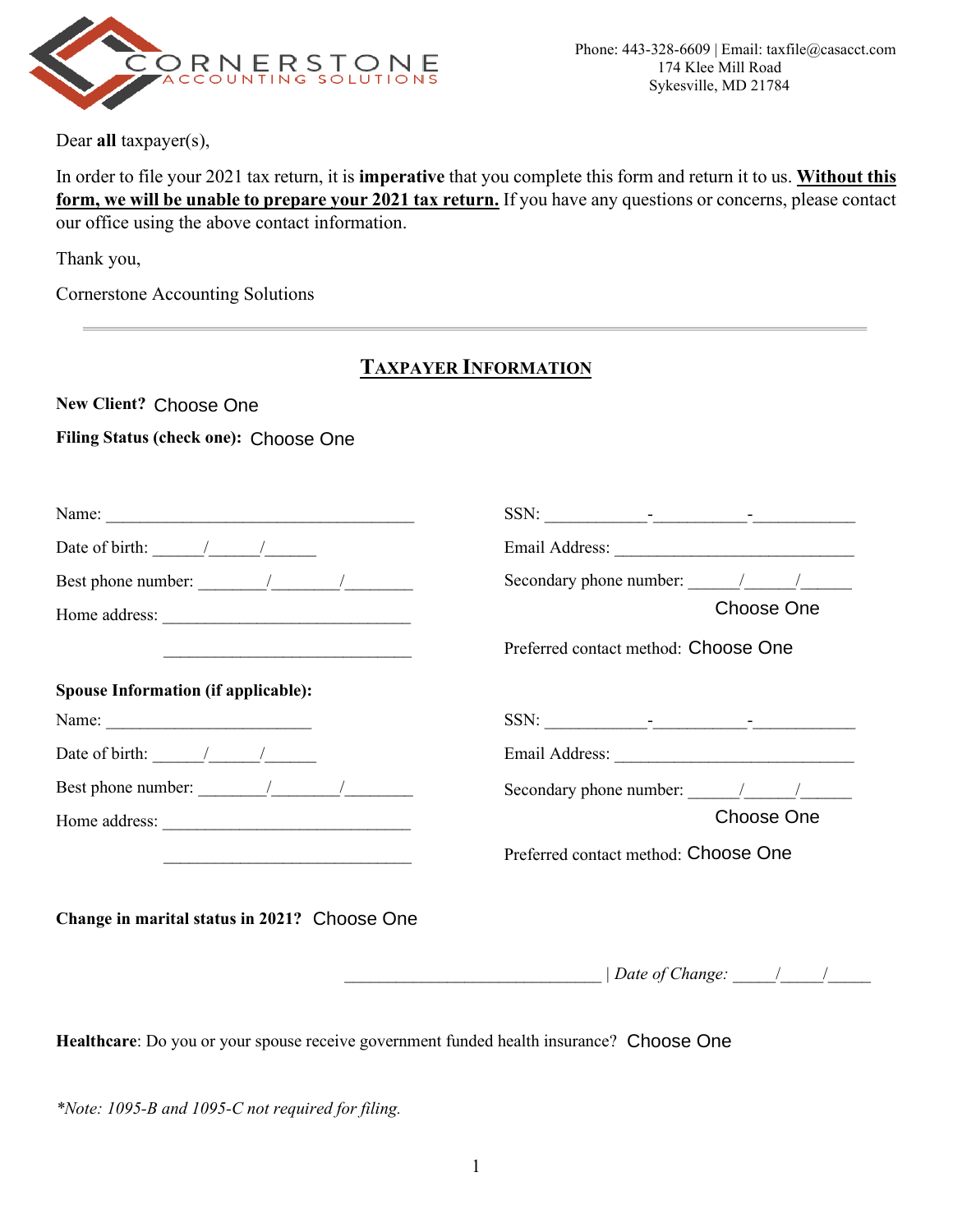

### **DEPENDENT INFORMATION (IF NOT APPLICABLE, MOVE TO NEXT PAGE)**

> **New Clients:** *If you have more than two dependents, please record the below information on a separate piece of paper and include it with this form.*

| > Current Clients: Change in dependents you are claiming in 2021? Choose One                           |  |
|--------------------------------------------------------------------------------------------------------|--|
|                                                                                                        |  |
|                                                                                                        |  |
| Child's relationship to you: Child's DOB: $\frac{1}{\sqrt{2}}$                                         |  |
| Could another taxpayer qualify to claim this dependent? Choose One                                     |  |
|                                                                                                        |  |
| Dependent's reason for no longer being claimed: _________________________________                      |  |
| O New dependent (i.e., if you are claiming a parent/grandchild/etc as a dependent):                    |  |
|                                                                                                        |  |
| Dependent's DOB: $\frac{1}{\sqrt{2\pi}}$ Dependent's relationship to you:                              |  |
| Could another taxpayer qualify to claim this dependent? Choose One                                     |  |
| O Claiming a shared dependent (e.g. dependents whose guardians share custody and switch off claiming): |  |
|                                                                                                        |  |
| Dependent's DOB: $\frac{1}{\sqrt{2}}$ Dependent's relationship to you:                                 |  |
|                                                                                                        |  |

**Total amount of Advanced Child Tax Credit Payments you received in 2021: \$\_\_\_\_\_\_\_\_\_\_\_\_\_\_** 

tax return. Unsure if you received these payments? Visit irs.gov under "Manage Your Child Tax Credit" for information.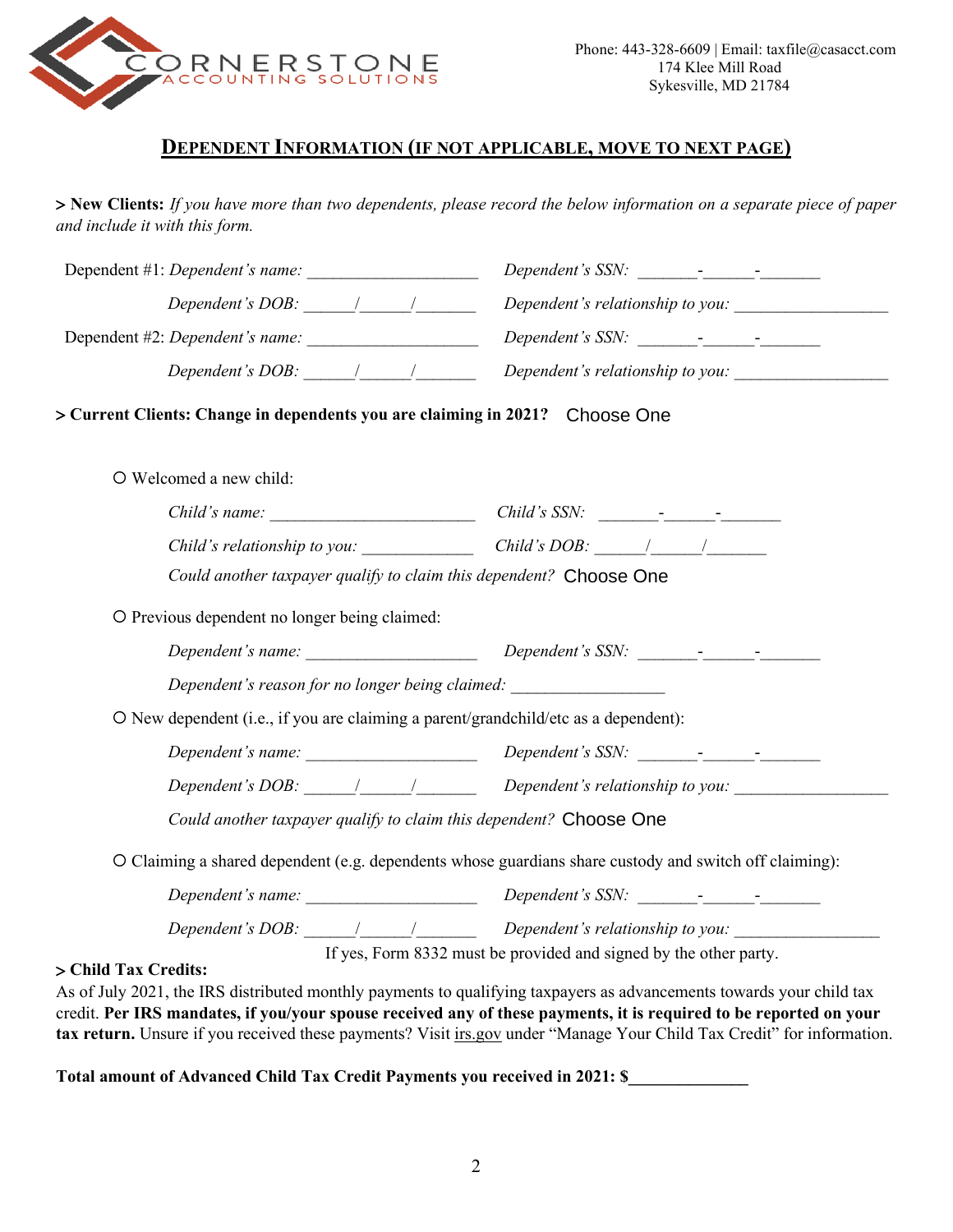

### **DEPENDENT EXPENSES (IF NOT APPLICABLE, MOVE TO NEXT SECTION)**

| Expenses paid:<br>$EIN$ or SSN:                                                |  |  |  |
|--------------------------------------------------------------------------------|--|--|--|
|                                                                                |  |  |  |
| Enrollment Status (Choose One)   Graduate Status (Choose One)                  |  |  |  |
| Did you/your dependent receive Form 1098-T? Choose One                         |  |  |  |
| If yes, Form 1098-T is required for tax filing, please provide to Cornerstone. |  |  |  |
| If no, please contact the Bursar's Office at your dependent's college to       |  |  |  |
| receive this form.                                                             |  |  |  |
| Did you/your dependent use 529 money? Choose One                               |  |  |  |

## **2020 PAYMENT INFORMATION**

**Estimated Payment Information:** *If you owed a balance to the IRS and/or state government(s) on your 2020 tax return, you may have been advised to make quarterly tax payments for 2021, record those payments below. If you did not owe the IRS or state government(s) in 2021, continue to the next section: Stimulus Check/Economic Impact Payment.*

| <b>Federal (IRS):</b><br>Click here if you only owed state          |                                                                                                                |                |                |  |  |  |
|---------------------------------------------------------------------|----------------------------------------------------------------------------------------------------------------|----------------|----------------|--|--|--|
| Click here if you owed federal, but did not make estimated payments |                                                                                                                |                |                |  |  |  |
| $1St$ Quarter:                                                      | $2nd$ Quarter:                                                                                                 | $3rd$ Quarter: | $4th$ Quarter: |  |  |  |
| Amount paid:                                                        | Amount paid:                                                                                                   | Amount paid:   | Amount paid:   |  |  |  |
| Date paid:                                                          | Date paid:                                                                                                     | Date paid:     | Date paid:     |  |  |  |
| State (include state name):                                         | $\Box$ Click here if you only owed federal<br>Click here if you owed state but did not make estimated payments |                |                |  |  |  |
| $1St$ Quarter:                                                      | $2nd$ Quarter:                                                                                                 | $3rd$ Quarter: | $4th$ Quarter: |  |  |  |
| Amount paid:                                                        | Amount paid:                                                                                                   | Amount paid:   | Amount paid:   |  |  |  |
| Date paid:                                                          | Date paid:                                                                                                     | Date paid:     | Date paid:     |  |  |  |

\*\*If you owed estimated payments to more than one state, record the above information for any additional state(s) on a separate sheet of paper and include with this form.